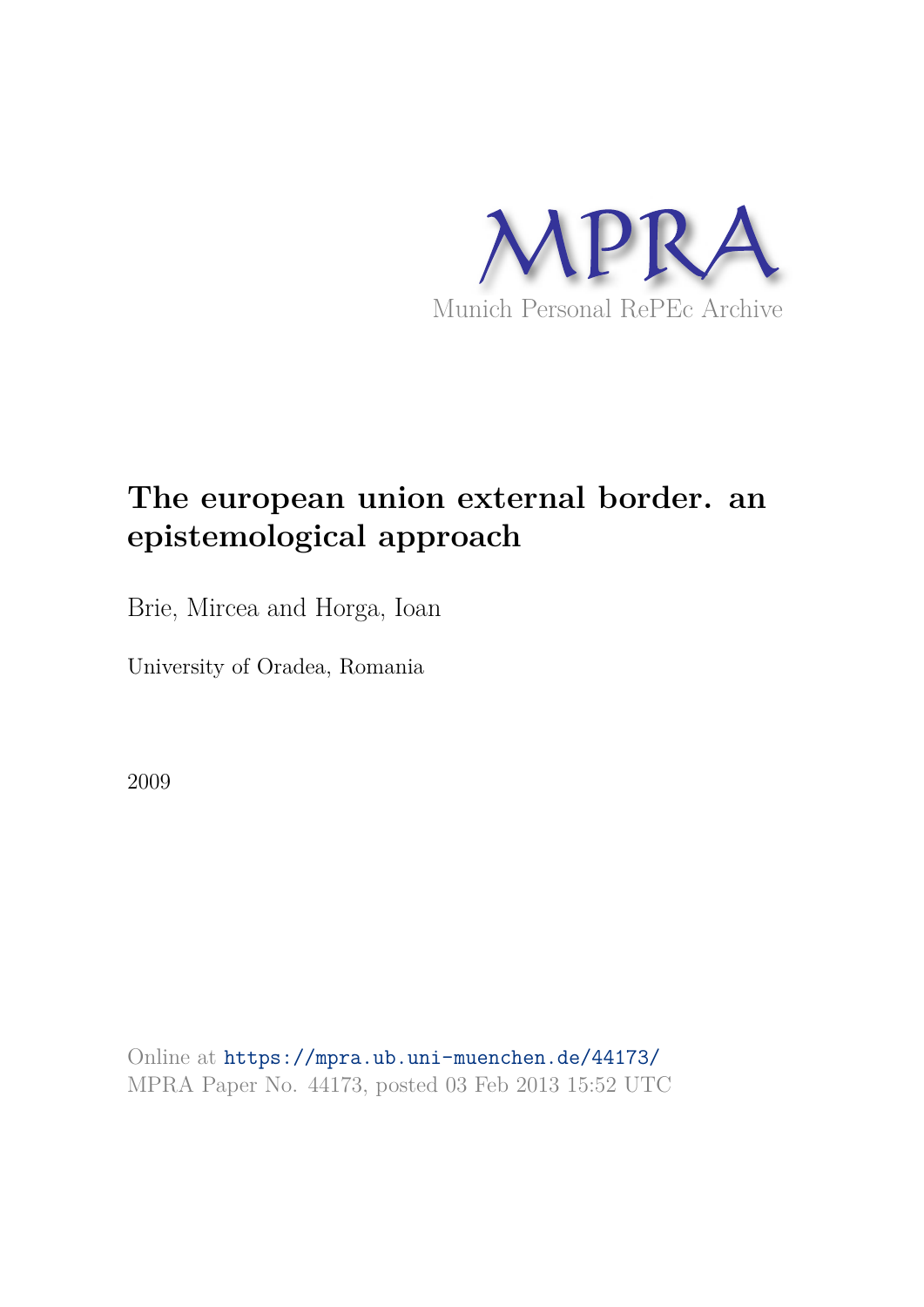# **The European Union External Border. An Epistemological Approach<sup>1</sup>**

# **Mircea Brie , Ioan Horga**

*Abstract. The approach of the European Union external border has been made on the one hand through an analysis of the concepts of external border from the point of view of official documents and the concepts introduced by authors and specialists in the field; on the other hand, it has been made through an attempt to seize certain types of symbolic and ideological borders.* 

*As far as the first category is concerned, resorting to documents and legal regulations of European institutions has been highly important. We have also paid attention to conceptual approaches on the border, as well as on the relations "open – close", "inclusive – exclusive", or "soft – hard" border.* 

*For a long time, the concept of border has developed as an "intolerance axis" of nationalism and racism, of neighbours' rejection. Beyond physical border, irrespective of the analysed conceptual approach, either within or outside the European Union border, we identify other types of "borders". We consider these borders as symbolic and ideological considering that, more often than not, they are not palpable. From Europeanism to nationalism, from ethno-religious identities to social chasms, the wide range of approaches on symbolic and ideological borders may continue in the context of a new fight against terrorism or of the implementation of an effective European neighbourhood policy. The physical border at the external limit of the European Union may "open" in time. Yet other types of borders may exist between people and communities. For instance, immigrants live within the European Union; by preserving their identity, they can create a world that "refuses integration" due to the particularities they develop. Thus, we can identify a split that may take the form of a symbolic cultural border sometimes even turning into an "external" border.*

*The wide range of epistemological concepts on the European Union external border can continue by analysing other typed of approaches. Beyond the great conceptual diversity, there is a clear-cut difference between the official border with different degrees of openness for non-community citizens and borders actually separating people despite the fact that they are not physical. Even if it has a political, economic, social, cultural, mental, religious, or ethnical support, the border is a space separating people and territories. From another perspective, "the border is identified to a contact area where social, economic, and cultural particularities of two countries intertwine".*

*The main conclusion of an investigation on concepts of external border is that the European Union has an external border that can be both stiff and flexible depending on the realities and challenges of the moment, on tensions or social and economic, political and legal openness, as well as on the complex internal reality of the European Union Member States.* 

*Keywords*: external border, European Union, Europeanism, nationalism, cross-border cooperation, good neighbourhood

#### **1. The concept of European Union external border**

 $\overline{a}$ 

We can debate on the external borders of the European community considering a complex approach comprising the official point of view of the organisation, as well as that of different concepts as set out in literature in the field.

#### **1.1. External borders from the perspective of the European Union official documents**

Right from the beginning of our initiative, we have to point out that the debate has two categories of border areas that are considered to be external: the former results from the geographical boundaries of the European Union, while the latter from the territorial enlargement of the Schengen Implementation

<sup>&</sup>lt;sup>1</sup> The paper *The European Union External Border. An Epistemological Approach was published in Revista Română de* Geografie Politică, 2009, p. 15-31.

 Mircea Brie, PhD in History, Lecturer at the Department for International Relations and European Studies, University of Oradea, member of the Institute for Euroregional Studies, Head of the Chair of International Relations and European Studies, e-mail: [brie@igri.ro](mailto:brie@igri.ro) 

<sup>\*</sup> Ioan Horga, PhD in History, Professor at the Department for International Relations and European Studies, University of Oradea, holds the "Jean Monnet" Chair in Euroregional Studies and is a Co-director of Institute for Euroregional Studies Oradea-Debrecen, Dean of the Faculty of History, Geography and International Relations, e-mail: [horga@igri.ro](mailto:horga@igri.ro)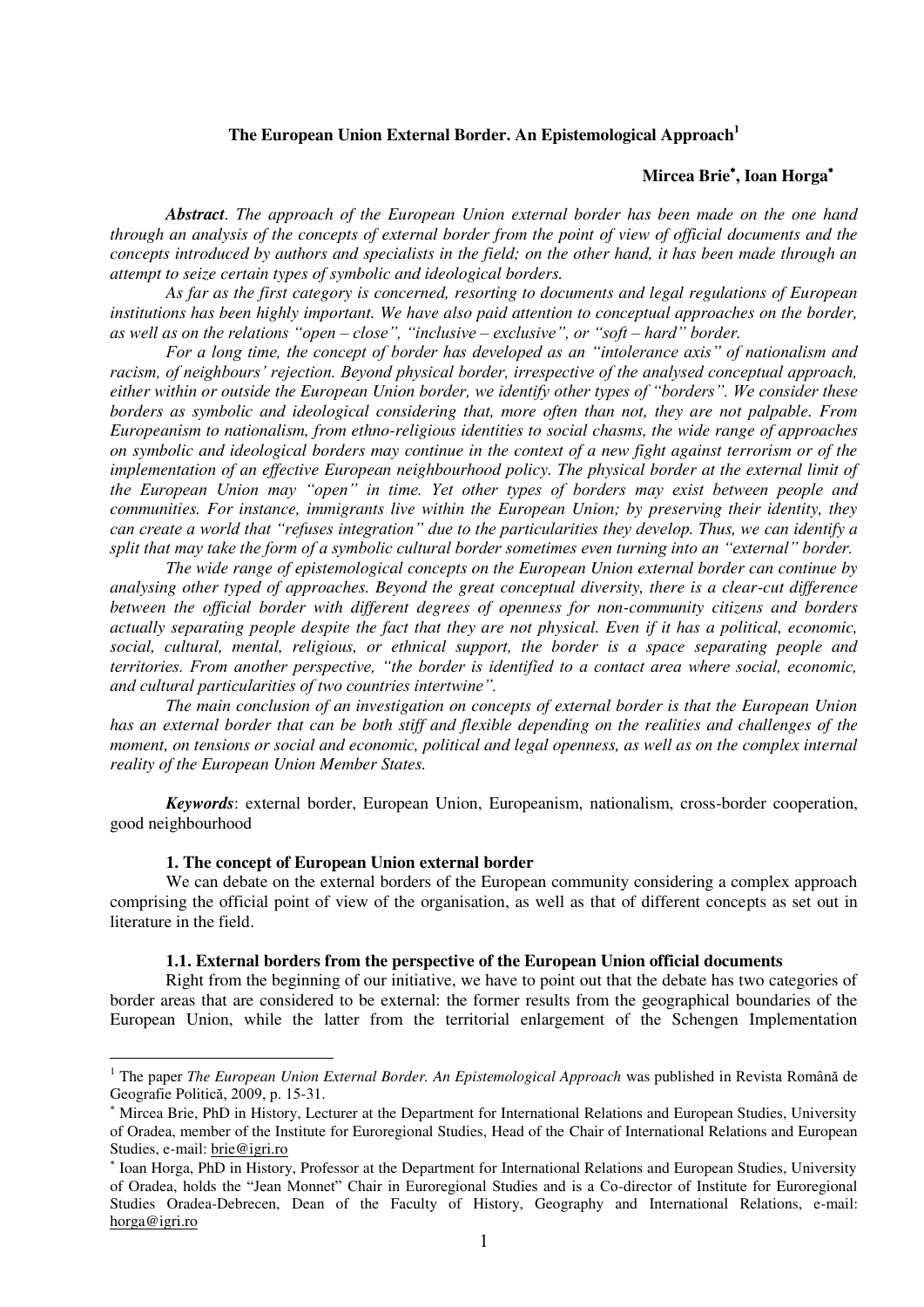Agreement. Considering the double approach, the perspective of a debate on the external border is coordinated by clear legal norms. As a matter of fact, the community border legal status is conferred by: "all legal norms adopted by the members of a community of states concerning access and stay of citizens from another state (be it a member of the community or not), concerning crossing of internal or external borders by persons, means of transportation, goods and assets, as well as joint regulations referring to both internal and external border administration<sup>"2</sup>.

The border, defined by *Dictionnaire de géographie*<sup>3</sup> as a "limit separating two areas, two states", a clash "between two manners of space organisation, between communication networks, between societies often different and sometimes antagonistic<sup>24</sup>, represents the "interface of territorial disruption"<sup>5</sup>. Borders mark the limit of jurisprudence, sovereignty and political system. Thus, they can act as lines of division, as "barriers" or "landmarks". On the other hand, they also mark the typology of political construction. The border – political system relationship is shown in an interesting manner by Jean-Baptiste Haurguindéguy, who sees "la frontière comme limite du politique" and "le politique comme limite de la frontière"<sup>6</sup>.

From the community perspective, the European Union external border represents the geographical boundaries settled by community agreements and treaties. From the Schengen Agreement perspective, external borders are defined as "terrestrial and maritime border, as well as airports and maritime harbours of the Contracting Parties unless internal borders"<sup>7</sup>. "By derogation to the definition of internal borders, ... airports are considered external borders for internal flights<sup>38</sup>. These borders can basically be crossed only at "border crossing points according to their schedule". Moreover, the new European treaties stress and regulate the principles of individual freedoms amongst which free circulation of persons has a special place. The final dispositions of the Treaty on the European Union regulated after the reform of the old "European constitution" in Lisbon show in a clear-cut manner, despite the abrogation of article 67 in the text of the former treaty<sup>10</sup>, that the Union is a space of freedom, security and justice<sup>11</sup>. In order to reach these standards and to guarantee citizens' rights, the protection and strict control of external borders have become compulsory. Moreover, all protocols on external relations making reference to external borders stipulate "the need for all Member States to provide effective control at their external borders"<sup>12</sup>.

# **1.2. External borders from the point of view of literature in the field**

In the specific literature, external borders have a diverse and interesting conceptual approach. Without claiming to exhaust the list of points of view expressed, we intend to bring to the foreground some of the debates that, in the context of current research topic, may acquire and linger the substance and complexity of a deep analysis. Consequently, we select only some of the conceptual debates certain analysts in the field make reference to.

#### **a. Border and "open – close" concept**

Such a vision on the border has undoubtedly resulted from the need to characterise certain border typologies. Such a conceptual approach can be made when attempting to characterise contemporary European space. The concept acquires new features precisely in such a community construction where regional or sectorial identities are still very powerful irrespective of their forms.

 2 Vasile M. Ciocan, *Bună vecinătate şi regimuri frontaliere din perspectivă europeană*, Editura Cogito, Oradea, 2002, p. 88 3

P. Baud, S. Bourgeat, *Dictionnaire de géographie*, Hatier, Paris, 1995

<sup>4</sup> Apud Gabriel Wackermann, *Les frontières dans monde en mouvment*, Ellipses, Paris, 2003, p. 11

<sup>5</sup> *Ibidem*, p. 10

<sup>6</sup> Jean-Baptiste Haurguindéguy, *La frontière en Europe: un territoire? Coopération transfrontalière franco-espagnole*, L`Harmattan, Paris, 2007, p. 154

<sup>7</sup> *Convention of 19/06/1990,* published in Brochure no. 0 of 19/06/1990 to enforce the Schengen Agreement of 14 June 1985 on gradual elimination of common borders control, Schengen, 19 June 1990, art. 1

<sup>8</sup> *Ibidem*, art. 4, paragraph 4

<sup>9</sup> *Ibidem*, art. 3, paragraph 1

<sup>&</sup>lt;sup>10</sup> The text of *Treaty establishing a Constitution for Europe*, title V, chapter 1, shows in articles 67-76 *General dispositions on liberty, security and justice*. See text of constitutional treaty in Marianne Dony, *Après la réforme de Lisbonne. Les nouveaux européens*, Bruxelles, 2008, pp 35-164

<sup>&</sup>lt;sup>11</sup> Charte des droits fondamentaux de l'Union proclamée le 12 décembre 2007, chapter II, art. 6-19. Apud Marianne Dony, *op. cit*., p. 270-277

<sup>&</sup>lt;sup>12</sup> This can be found in *Protocol on external relations of the Member States with regard to the crossing of external borders* (1997), annexed to the *Treaty establishing the European Union*. Apud Marianne Dony, *op. cit*., p. 235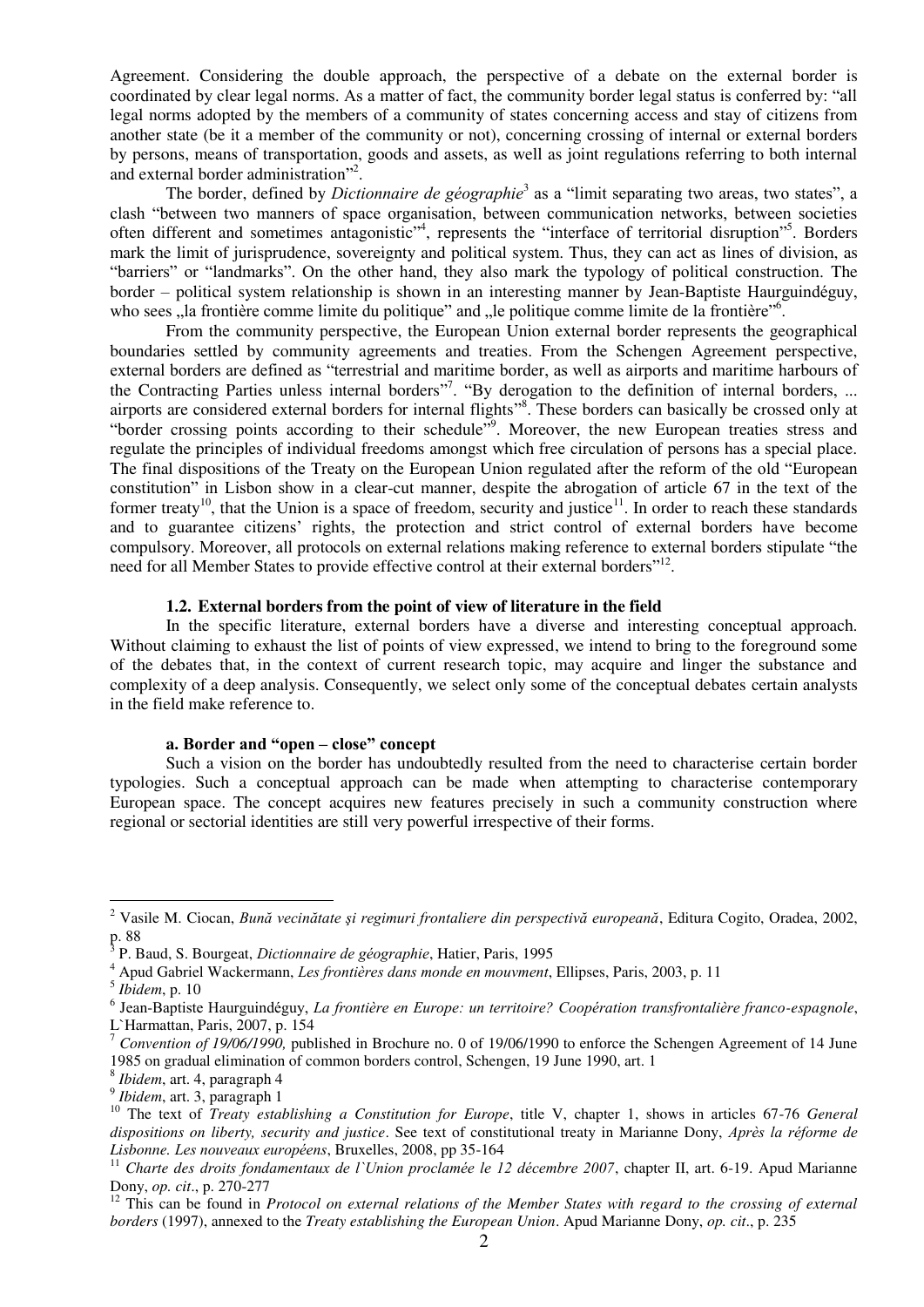An interesting survey on the topic entitled *Border in a Changing Europe: Dynamics of Openness and Closure*<sup>13</sup>, was published by Gerard Delanty, a Sociology professor at the University of Liverpool. The survey starts from the premise that societies are spatially organised through different "border" delimitations. From this perspective, each space may be characterised as open or close depending on the typology of the border delimiting it. Fabienne Maron speaks about "frontières barrières" (characterised by restrictions and visa) to design the opposite of "frontières ouvertes" whose crossing is authorised without restrictions $14$ . However, in the context of the new geopolitical mutations in the European area, they all acquire a new significance under the pressure of changes generated by the process of European integration. The old borders fade away leaving room to new border structures resulting from new concepts and approaches on delimitations more or less spatial.

The numerous political borders tend to fade away to fully disappear in importance. In time, former borders turn into mere "symbols of singularity, of independence"<sup>15</sup>. At the same time, cultural borders, for instance, acquire an ever more visible functionality. The approach is not only internal, in which case one can identify cultural sub-components specific to the European area; there is also an approach characteristic of the European Union external governance system. Such a cultural border makes clear distinction between Europe and non-Europe. Beyond such a theory that might stress scepticism against certain projects for future enlargements of the European Union, we can notice the use of debates on the issue of actual borders of Europe, an issue raised by analysts for centuries.

The cultural perspective gives birth to debates on the notion of European civilisation unity and on the relationship between geography and culture. Can Europe be separated from Asia as a consequence of the cultural delimitation criterion? Professor Delanty approaches the concept of Christian Europe, as well as that of Europe as an heir of Roman and Greek civilisations<sup>16</sup>. Beyond the geographical, tectonic delimitation of the two continents, is European culture able to impose new borders? It is a question to which European analysts have very different answers. Perspectives are strongly influenced by current geopolitical subjectivism. In the same manner, in the Middle Ages, Europe was constrained to Catholic West clearly separated from expanding Islamism. Through his endeavours, Peter the Great included Russia in the European diplomatic system. Europe expanded as a concept. For the first time in 1716, the *Almanach royal* published in France put the Romanov on the list of European monarch families. This was undoubtedly due to the harmonisation of Russia with other powers in the European diplomatic system<sup>17</sup>. In 1715, the position of the Ottoman Empire was similar to Russia's from several points of view. It entered the European diplomatic scene at the end of the 15<sup>th</sup> century. In fact, the entrance of the Turks in the relational system amongst European countries was mainly due to rivalries between France and the Habsburgs<sup>18</sup>. Nevertheless, the Ottoman Empire did not express as a European state and was never part and parcel of the European diplomatic system all through the 18<sup>th</sup> century. To Napoleon, the European space meant "French Europe" conceived as a space whose borders had to be settled after pressures on the Ottoman Empire<sup>19</sup>. The examples continue nowadays. Beyond all these, the hypothesis of cultural borders impose certain delimitations that we often assume whether we want it or not.

We do not aim at tracing such borders of the European area. We only point out the fact that our debate imposes rather a characterisation on European identity as a spatial notion protected just like a fortress. Is Europe not only politically, but also culturally a space imposing external borders clearly settled from a territorial point of view? Pursuing the evolution in time of the process of European construction, we can conclude by answering this question as follows: in the European Union, external borders are more and more important (more closed!), while the internal ones become more formal than real (more open!). Europe seen as a "fortress" is thus more open, more "hospitable" from the perspective of its members, and more closed, secure and less permissive for the rest of the world. In such a construction, we can identify not only the advantages of the high level of democracy and welfare the Community citizens may enjoy, but also the exclusivism imposed to others by closing the border. After removing internal barriers, Europe starts to become a super-state reinventing the "hard" border protecting states and politically associated people,

<sup>13</sup> Gerard Delanty, *Border in Changing Europe: Dynamics of Openness and Closure*, in *Eurolimes*, vol. I, *Europe and Its Borders: Historical Perspective* (hereinafter *Eurolimes*, vol. 1), ed. Ioan Horga, Sorin Sipos, Institutul de Studii Euroregionale, Oradea, 2006, pp 46-58

<sup>14</sup> Fabienne Maron, *Les nouvelles frontières de l`Europe: repenser les concepts*, in *Eurolimes*, vol. 4, *Europe from Exclusive Borders to Inclusive Frontiers* (hereinafter *Eurolimes*, vol. 4), ed. Gerard Delanty, Dana Pantea, Karoly Teperics, Institute for Euroregional Studies, Oradea, 2007, p. 115

<sup>15</sup> Erique Banus, *Images of openness – Images of closeness*, in *Eurolimes*, vol. 4, p. 139

<sup>16</sup> Gerard Delanty, *op. cit*., p. 46

<sup>17</sup> Matthew Anderson, *L'Europe au XVIII<sup>e</sup> siècle 1713-1783*, Paris, 1968, p. 156

<sup>18</sup> *Ibidem*, p. 157

<sup>19</sup> Gerard Delanty, *op. cit*., p. 46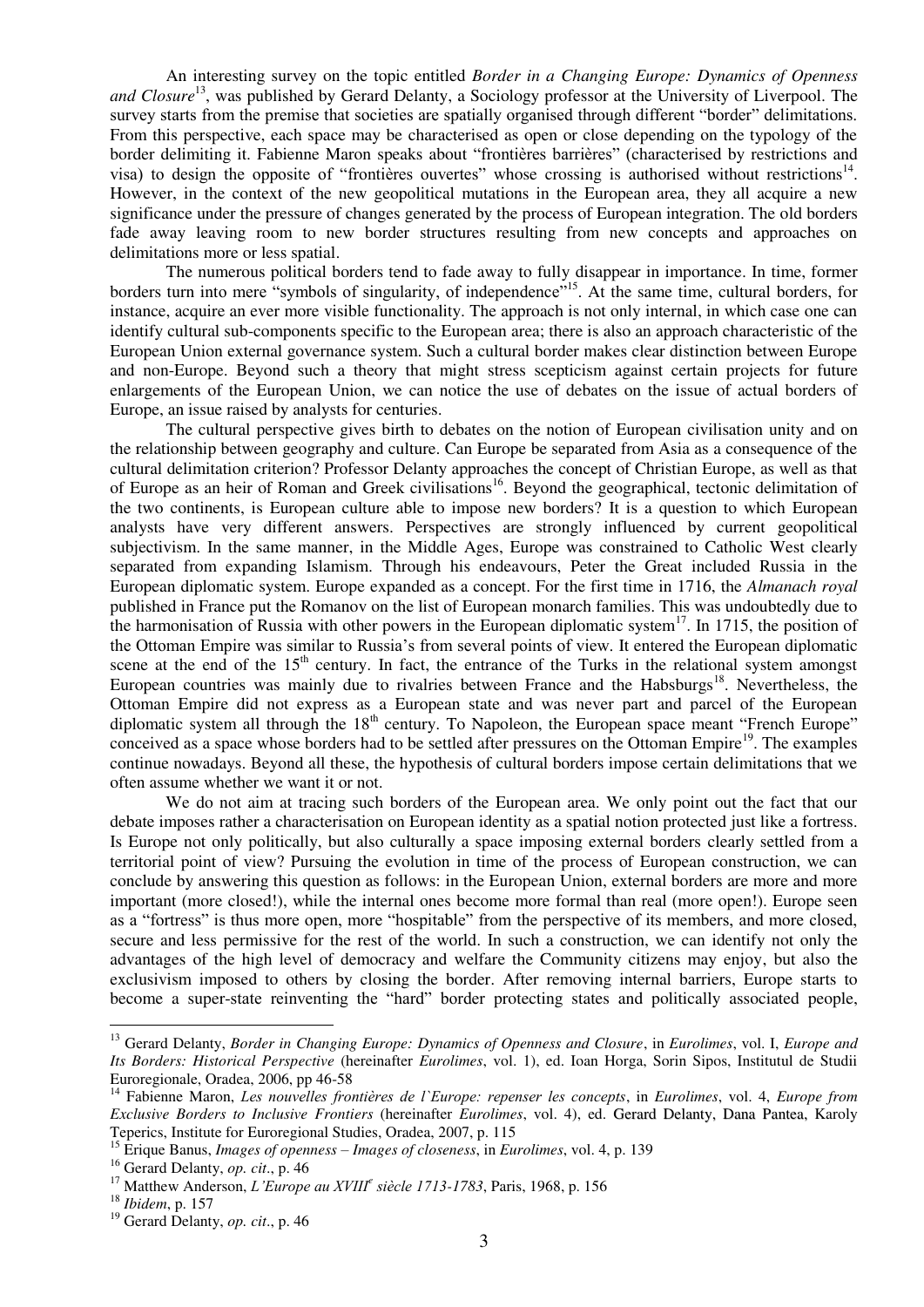excluding others that have not benefitted from such political decisions. In this context, do external borders of the community become expressions of national state border? It is a difficult matter entailing debates not only on the character and typology of the border, but also on aspects introduced by the fact that the Union does not have a border from within which the exterior may be seen. There are several territories that, from a geographical point of view, are comprised "within" the community while not being part of the European Union. Thus the attempt to trace community border to (physically!) separate the "Europeans" from the "non-Europeans" becomes impossible from a cultural point of view. Though recent, the historical heritage after the cold war imposes not only borders; they also impose actual barriers that cannot be crossed from the point of view of political decisions. Borders remain closed, irrespective of cultural heritage. On the other hand, the process of outlining external borders cannot be finished. Starting from such a remark, people and states that will belong to the "interior" are currently outside the borders. Thus the hard border whose construction is more and more obvious excludes the Europeans, not only the non-Europeans. Consequently, the European border is open or close depending on the exclusivist political interests and less from a possible cultural perspective. Hence, political discourses bringing motivations relating to the European cultural heritage concerning European integration of certain states such as Turkey are mere populist actions. It is a political decision of an exclusivist club. "Europe is and should remain *a house with many rooms*, rather than a culturally and racially exclusive club<sup> $20$ </sup>. Thus, the European Community becomes a close territory on political grounds based on identity motivations.

## **b. Border and "inclusive – exclusive" concept**

The debates on current European borders have often acquired the image of polemics on their place, role, shape, or consistency. Kalipso Nicolaides considers that *Eurolimes* is <sub>u</sub>un paradigme qui lie l'integration a l'interieur et a l'exterieur, les liens intercultureles, interethatiques et interclasses tisses au sein de l'Union d'aujourd'hui et les liens inter-Etats tisses avec ses nouveaux membres potentials"<sup>21</sup>. Beyond the image of national states' borders, the definition of this paradigm is carried out in the survey entitled *Why Eurolimes?*<sup>22</sup>. According to the same pattern, the *Eurolimes* paradigm designs, according to several researchers in the field, what we understand by "inclusive frontier"<sup>23</sup>, that is, the borders to which the European construction tends. The main idea of the integration process is not to settle barriers, but to attenuate them. From this perspective, internal borders become more and more *inclusive* and less visible. Security and border traffic control are transferred to external borders that become more and more *exclusive*, more restrictive if we respect the logic above. Such a theory is valid up to a point. Internal borders do not simply become more open, more *inclusive*<sup>24</sup>; there is an integration process taking place in steps. On the other hand, we cannot consider as fully equal good and *inclusive/open*, or bad and *exclusive/close*. A simple example can confirm our hypothesis: in war areas, borders are relatively open to refugees<sup>25</sup>. However, we cannot conclude that we have an *inclusive* border "open just for pleasure" like European borders to which community integration tend as a model.

As a methodological and conceptual approach from the perspective of the topic, surveys published in volume 4 of the Eurolimes Journal, *Europe from Exclusive Borders to Inclusive Frontiers*, are very interesting. The debate focuses on possible interpretations on typology, form and structure of the new borders in central and eastern European space after the accession of the first communist countries to the European Union in 2004. The new Europe is made up of eastern territories on the continent. The external border of the EU has been pushed to the east, to the traditional limits of Europe<sup>26</sup>, which entitles us to wonder when and if this enlargement process should stop: before or after reaching these limits? European spaces and peoples might remain outside the more or less *inclusive* border. Then the European border cannot be only geographical with people living on both sides. Cultural distances between people can increase even within the community as the number of immigrants, refugees, and transnational communities is constantly increasing<sup>27</sup>. Moreover, immigrants' integration is mainly crossing an *inclusive* community border<sup>28</sup>.

<sup>20</sup> Robert Bideleux, *The Limits of Europe*, in *Eurolimes*, vol. I, p. 62

<sup>21</sup> Kalypso Nicolaides, *Les fins de l'Europe*, in Bronislaw Geremek & Robert Picht (ed.), *Visions d'Europe,* Odile Jacob, Paris, 2007, p. 287

<sup>22</sup> Ioan Horga, *Why Eurolimes*, in *Eurolimes*, vol. I, pp 5-13

<sup>23</sup> Kalypso Nicolaides, *op. cit*., p. 275-290; Jan Zielonka, *Europe Unbund: Enlarging and Reshaping the Boundaries of the European Union*, Routledge Londres, 2002; Idem, *Europe as Empire*, Oxford University Press, 2006; Geremek, Bronislaw, Picht, Robert, *Visions d'Europe*, Odile Jacob, Paris, 2007

<sup>24</sup> Gerard Delanty, *op. cit*., p. 51

<sup>25</sup> *Ibidem*, p. 50

<sup>26</sup> Ioan Horga, Dana Pantea, *Europe from Exclusive Borders to Inclusive Frontiers*, in *Eurolimes*, vol. 4, p. 7

<sup>27</sup> Kalypso Nicolaides, *op. cit*., p. 287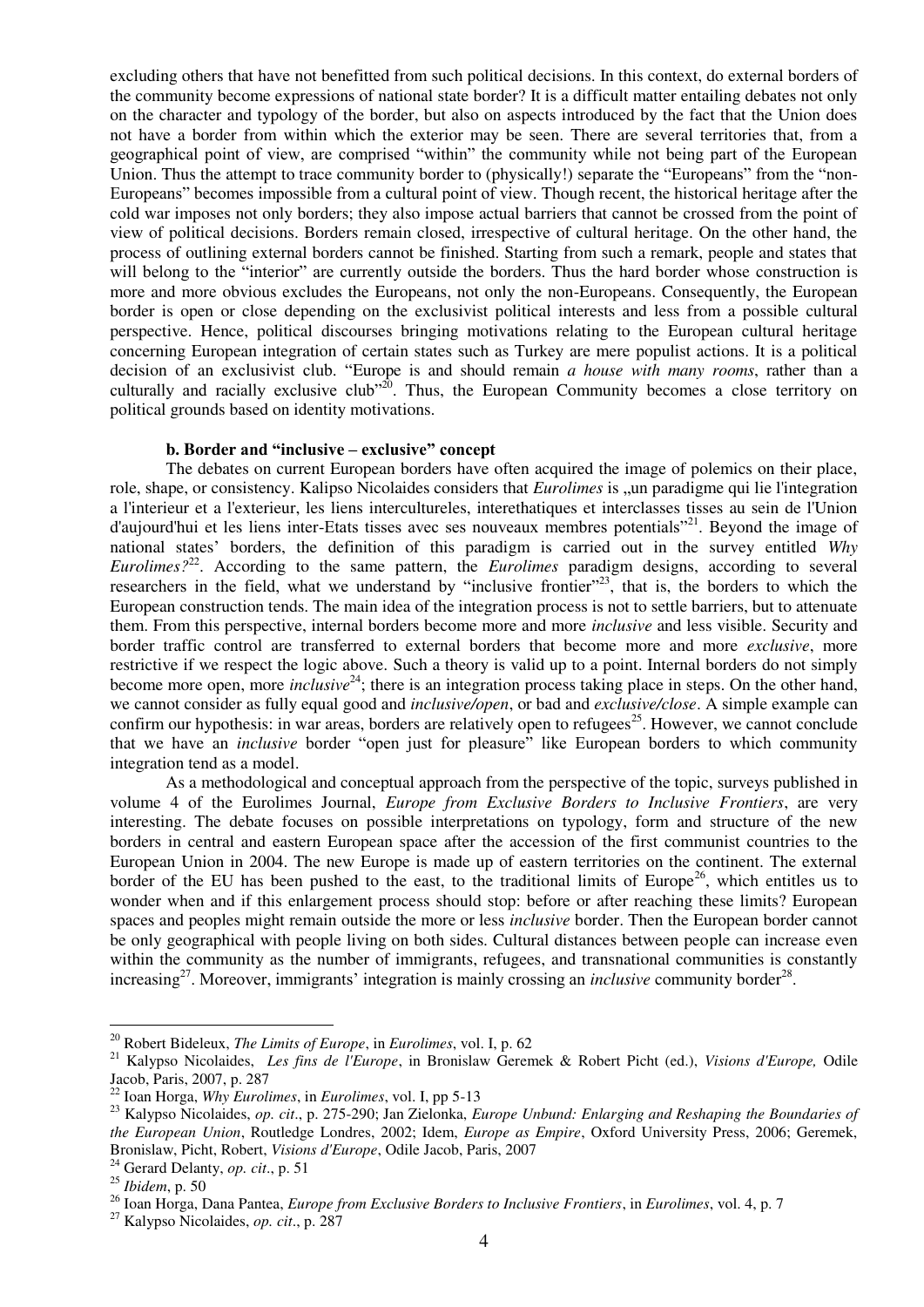Beyond cultural and political perspectives, the situation in the past years has shown a new type of *inclusive* border resulting from states' economic interests, either belonging to the community or not. Business development bringing benefits to both sides has been able to provide a more flexible trend to political norms and regulations $^{29}$ .

All these and others can identify a process of community transformation developing with passing from *exclusive* to *inclusive* border.

# **c. Border and "soft – hard" concept**

Without greatly differing from others, such a conceptual approach suggests an image of the border from several points of view. The concepts of territory, border, or frontier are historically determined constructions to a great extent. This is how administrative, military, and cultural borders as well as the market focused in territory delimited by border constructions came into being<sup>30</sup>. Yet, in time, the concept of border has been diluting. This is also due to the process of European integration and construction. In certain cases, the physical border has even disappeared, while other "borders" that are no longer superposed over national states have appeared. The globalisation process has a considerable influence on the erosion of borders and barriers crossing the European continent<sup>31</sup>. In the European Union, there are several governing systems, cultures and administrative borders. Many of them do not coincide with national borders. At the same time, the multinational and transnational character of some organisations funded by community programmes lead to integrating huge areas devoid of barriers against communication, cooperation, working together, cross-border circulation.

In general, the concept of border is associated with the *hard* physical border, a concept related to the barrier that can be crossed provided certain special conditions and requirements (visa to enter that country is the best example of a restrictive requirement in the case of *hard* border). On the other hand, a state can have *hard* borders with a neighbouring country, while having *soft*, open borders with another neighbouring country<sup>32</sup>. A border can be both *hard* and *soft* at the same time. A state can eliminate visas for the citizens of a state while strengthening and reinforcing requirements in border control<sup>33</sup>. In the European Union, community institutions suggest that Member States should have *hard* external borders and *soft* internal borders. Visa, border police control on people and goods crossing the border are characteristic of *hard* border. Unlike this type of border, the *soft* border is characteristic of a more flexible transit system with no restrictions of circulation for goods and persons $34$ . There are several steps to reach this type of border. They consist of the following: eliminating visa, reducing taxes for people and goods to zero, facilitating and strengthening human contacts on both sides of the border including cultural, educational, and training programmes, etc.

The enlargement of the European Union to the east, a process materialised by integrating several former communist countries, has led to changing the view on former community borders, to pushing the external frontiers to the border of these countries. The *hard* border that would provide protection to community citizens according to European institutions has thus become the concern of the newcomers. Nevertheless, within the community there are supporters of other European states: Poland constantly supports Ukraine, Romania supports the Republic of Moldova and Serbia, Hungary or Slovenia support Croatia and the examples can continue. Despite community restrictions, these states try to develop contacts and *soft* border constructions with their partners outside the community. These states' European integration has led to a certain isolation of Russia (associated with a *hard* type reaction), which was disturbed by the enlargement of the EU at the same time with the enlargement of NATO. They are all part of a complex process generated by community mechanism, geopolitical realities and macroeconomic strategies. Thus, European enlargement determines the outline of new models of neighbourhood relations somehow different from the former relations between nation states.

<sup>28</sup> Chris Quispel, *The opening of the Dutch borders. Legal and illegal migration to the Netherlands 1945-2005*, in *Eurolimes*, vol. 4, pp 102-110

<sup>29</sup> Jaroslaw Kundera, *L'Europe elargie sans frontiere monetaire*, in *Ibidem*, p. 69-77

<sup>&</sup>lt;sup>30</sup> Charles S. Maier, *Does Europe Need a Frontier? From Territorial to Redistributive Community*, in Jan Zilonka (ed.), *Europe Unbound: Enlarging and Reshaping the Governance and European Union*, Routledge, London, New York, 2002, pp 17-37

<sup>31</sup> Nanette Neuwahl, *What Borders for Which Europe?*, in Joan DeBardeleben (ed.), *Soft or Hard Borders? Managing the Divide in an Enlarged Europe*, Ashgate, Hampshire, 2005, p. 24

<sup>32</sup> *Ibidem* 

<sup>&</sup>lt;sup>33</sup> See Olga Potemkina, *A "Friendly Schengen Border" and Ilegal Migration: The Case of the EU and its Direct Neighbourhood*, in *Ibibem*, pp 165-182

<sup>34</sup> Joan DeBardeleben, *Introduction*, in *Ibidem*, p. 11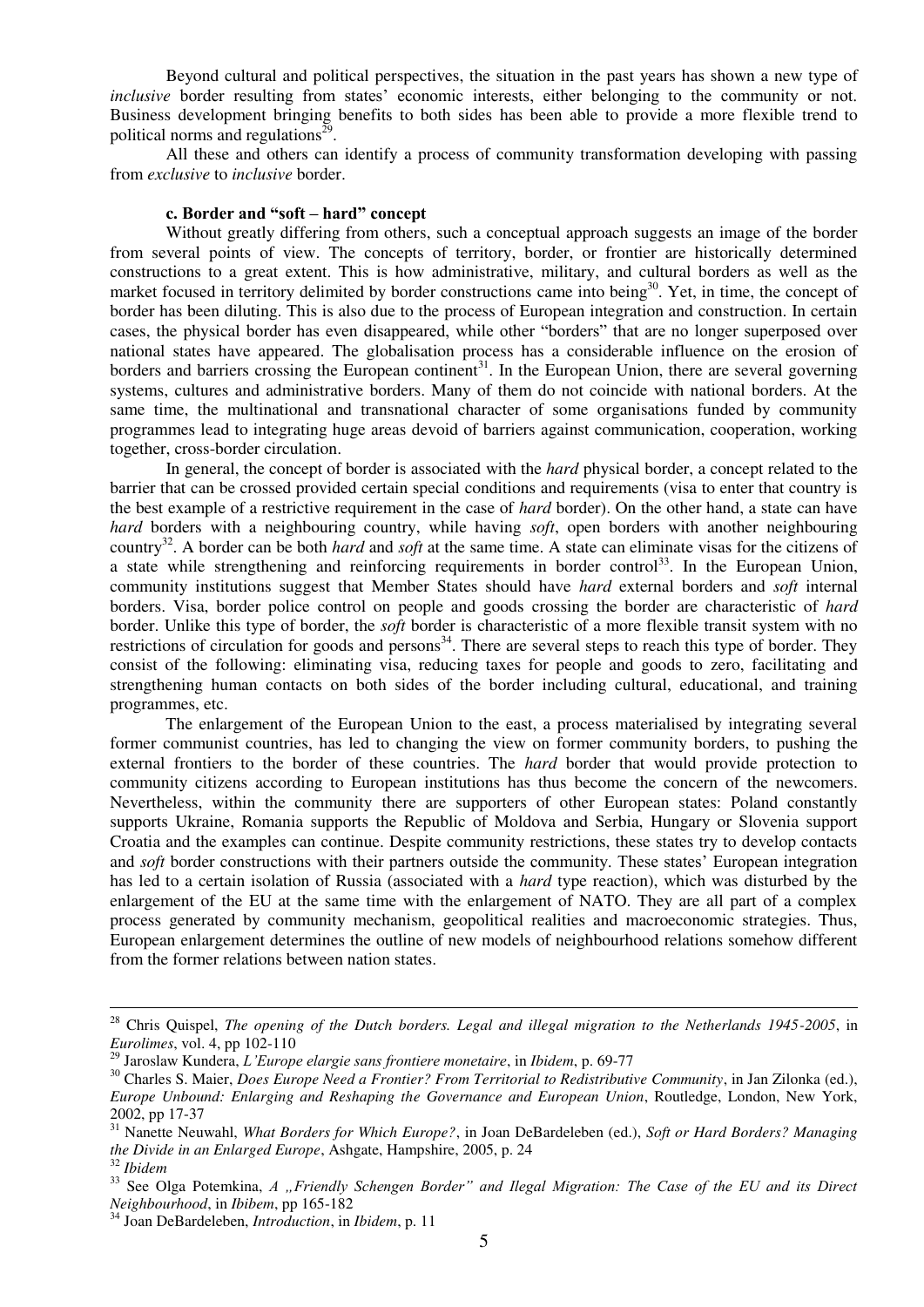## **d. Other concepts**

Without getting into details, we wish to show some concepts leading to the same interpretations in general lines. Besides, several authors consider that *hard, exclusive, close, sharp-edges* or *barrier* are equal. They are all associated with restrictions and strict control being characterised by the numerous conditions imposed to those intending to cross them. On the other hand, *soft, open, inclusive, porous, communicative* or *bridge* type borders remove transit restrictions by rendering traffic more flexible<sup>35</sup>.

From another perspective, Charles Maier identifies three possible conceptual approaches of the border<sup>36</sup>: the first, *positive and constructive*", considered as a border providing political order and good neighbouring relationships; the second, *"negative and revolutionary*", seen as an illogical obstacle against normality, peace and unity; and the third approach, *"dialectical and evolutionary*", characterised by the dissolution of a border and the inevitable settling of another, yet not necessarily at the same level of formality.

Another approach originates in the clear separation of people, institutions and organisations as compared to the European Union. The perspective is either internal, in which case the border does not constraint community expression, or external, in which case the border interferes as a barrier, as an obstacle against freedom of circulation. Thus, the European Union is the expression of a *fortress* protecting its citizens against external perils (immigrants, imports, insecurity, etc.) $37$ . Such a perspective released again and doubled by the trend for world anti-terrorist fight has more and more supporters amongst political leaders of the European Union Member States. Joint or not, the security policy has provided new coordinates and even European neighbourhood policy despite the fact that many countries neighbouring the EU are not insecurity "exporters". In this context, the issue of immigration turns more and more into a security issue<sup>38</sup> that has to be managed even through a reform of the border crossing system.

#### **2. Symbolic and ideological borders. Between external and internal borders**

For a long time, the concept of border has developed as an "intolerance axis" of nationalism and racism, of neighbours' rejection<sup>39</sup>. Beyond physical border, irrespective of the analysed conceptual approach, either within or outside the European Union border, we identify other types of "borders". We consider these borders as symbolic and ideological considering that, more often than not, they are not palpable. From Europeanism to nationalism, from ethno-religious identities to social chasms, the wide range of approaches on symbolic and ideological borders may continue in the context of a new fight against terrorism or of the implementation of an effective European neighbourhood policy. The physical border at the external limit of the European Union may "open" in time. Yet other types of borders may exist between people and communities. For instance, immigrants live within the European Union; by preserving their identity, they can create a world that "refuses integration" due to the particularities they develop. Thus, we can identify a split that may take the form of a symbolic cultural border sometimes even turning into an "external" border.

# **a. European neighbourhood policy and the "new external border"**

The community perspective on external relations envisages as a support and starting point *the European Neighbourhood Policy* whose results have been noticed by the European Commission as positive<sup>40</sup>. This and the external policy of the European Union directly support two other general tools with impact on external border: pre-accession policy (potential candidates to accession are included) and the development policy for third countries<sup>41</sup>. In such a community construction both between members and in the direct neighbourhood relations at the external borders, stress has to be laid on dialogue and constructive cooperation amongst all parties. A special role in this equation is played by promotion of education and human capital through different programmes funded and supported by the European Union, such as the

<sup>35</sup> *Ibidem* 

<sup>36</sup> Charles S. Maier, *op. cit*., pp 41-43

<sup>37</sup> Gerard Delanty, *op. cit*., pp 52-53

<sup>38</sup> See Régis Matuszewicz, *Vers la fin de l`Élargissement?*, in Laurent Beurdeley, Renaud de La Brosse, Fabienne Maron (coord.), *L`Union Européenne et ses espaces de proximité. Entre stratégie inclusive et parteneriats removes: quell avenir pour le nouveau voisinage de l`Union?*, Bruylant, Bruxelles, 2007, pp 103-117; Gabriel Wackermann, *op. cit*., pp 63-84

<sup>39</sup> Gabriel Wackermann, *op. cit*., p. 28

<sup>40</sup> See *Communication de la Commission. Une politique européenne de voisinage vigoureuse*, Bruxelles, 05/1272007, COM(2007) 744 final (hereinafter *Comunication de la Commission...*)

<sup>41</sup> Annabelle Hubeny-Berlsky, *Le financement d ela PEV- la réponse proposée (1)*, in Laurent Beurdeley, Renaud de La Brosse, Fabienne Maron (coord.), *op. cit*., p. 313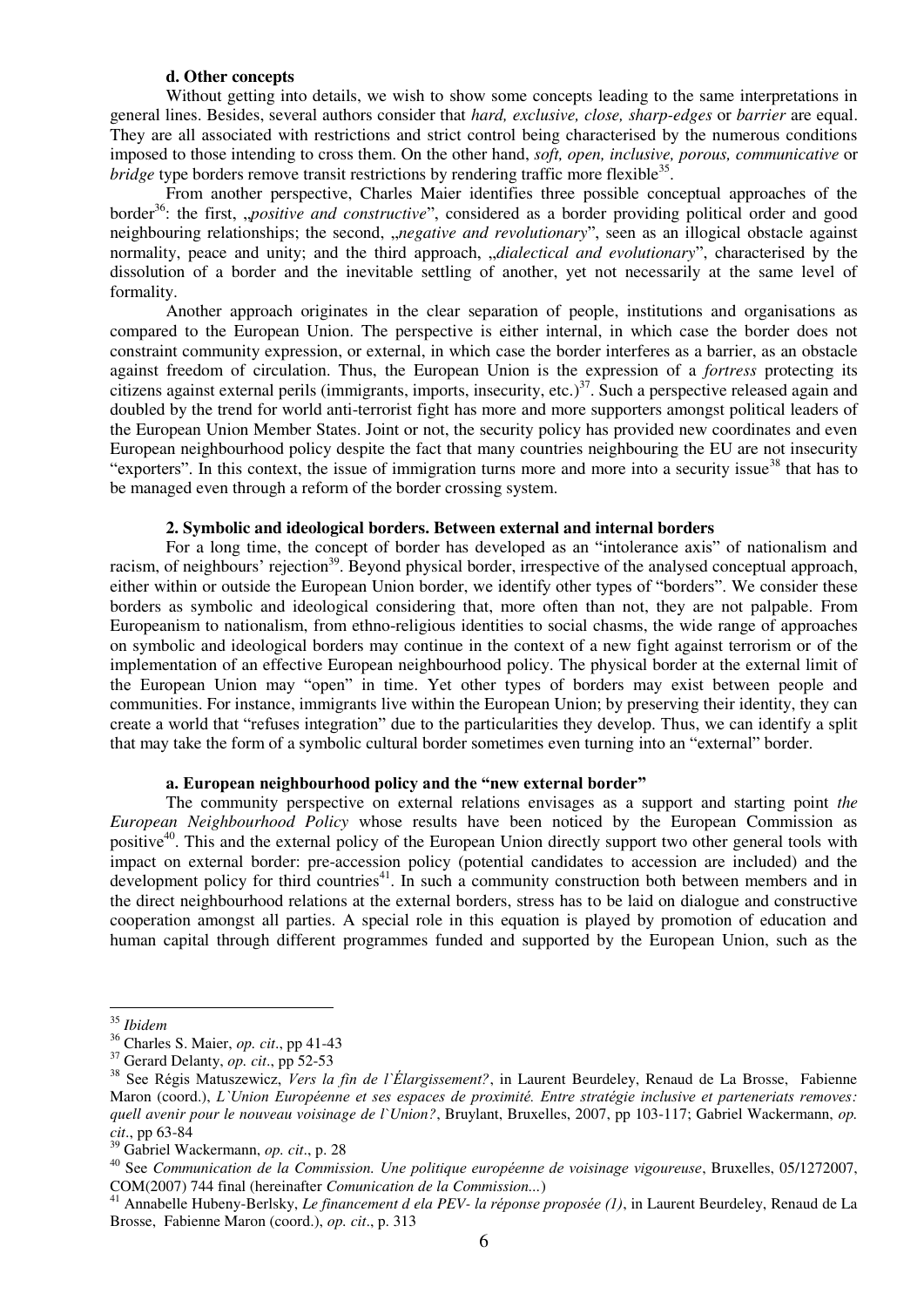partnerships under the TEMPUS programme and the convergence with the Bologna process and the Lisbon Agenda<sup>42</sup>.

Under the influence of the European neighbourhood policy, the concept of external border of the European Union tends to acquire new means of expression. On the one hand, we see a flexibility of contacts between the two sides of the border. Such a trend is enhanced by the means of cross-border cooperation through Euroregions and European instruments successfully implemented at the external border. On the other hand, the remarkable actions of the European Union through which they attempt to implement policies for regional cohesion at the current borders is, according to some analysts, the proof that the European Union is consolidating the current external borders, thus considering, at least for the moment, the option of slowing down the enlargement to the east without effectively closing the gates to this enlargement<sup>43</sup>. Irrespective of the reasons for the European neighbourhood policy, we can see that there is a change of attitude on external border due to its implementation. In such a situation, regions and people outside community structures can benefit from programmes and instruments of a policy bringing them closer to community citizens. Through its programmes for territorial cooperation at the external border, the neighbourhood policy significantly contributes to developing a more homogenous system<sup>44</sup> and the "integrated regional development"<sup>45</sup>. These policies are also required by the need to promote harmonisation of economic policies to contribute to achieving economic cohesion on a regional level. The attenuation of important commercial unbalance between EU and its neighbours by enlarging the common market beyond the external borders of the community is thus an imperative responding to the European policy for good neighbourhood<sup>46</sup>. We can conclude to pointing out that the implementation of the European neighbourhood policy leads to altering the perception of external border; moreover, the implementation of European instruments for cross-border cooperation tends to move current border to the outside by building a new symbolic one including a peripheral privileged area having the advantages of neighbourhood. Nevertheless, this policy has limits. For example, in spite of the "opening", we feel in the discourse of European officials referring to a possible enlargement of the European Union by Turkey's accession, that it would lead to some issues in managing the European neighbourhood policy – some of the new partners might be Syria, Iraq and Iran. At the time, the EU is not ready to face such challenges.

## **b. Islamic diasporas and the unseen border**

The "insertion of Muslim presence" in Europe, in particular the management of the Islam, is a priority on the "daily agenda" of European nations<sup>47</sup>. One of the debated issues is the relation between "imposing" European traditional values and the alternative of giving the actors (in this case the Islamist community diasporas) the opportunity to build their own value system from a spatial-temporal point of view. This ability of conflicting (at least symbolically) diasporas identities to co-exist on local or global level with the majority is not only a positive reflection on contemporary society in Europe, it is also a dilemma of the time. Integration is not a solution proposed and supported by all society. Even if it were desired by the majority, is it accepted by the Islamist community? It is a difficult question that can only be answered by analysing local communities and concrete examples.

The Islamic community in the European area is currently undergoing a varied process of restructuring<sup>48</sup>. If we analyse it, we have the perspective to see the nature of external and internal borders including human relations. European Muslims are a postcolonial minority "provided" by colonised countries, or dominated by important European countries. In France, the numerical domination of Muslims coming from Maghreb is connected to the particularities of the colonial empire. The beginning of Islam in the United Kingdom is associated with the expansion of the British colonial empire in India. Starting with 1960-1970, immigration from Pakistan and India has become a mass movement. The history of Islam in Germany is related to the imperialist movement of the Kaiser, who had developed privileged economic and diplomatic bilateral relations with the Ottoman Empire in the  $19<sup>th</sup>$  century. It is obvious that Germany cannot aspire to

<sup>42</sup> *Communication de la Commission...*, p. 9

<sup>&</sup>lt;sup>43</sup> Connecting the "orange revolution" in Ukraine, the European Commissioner for external relations and European neighbourhood policy, Benita Ferrero-Waldner, stated on the 1<sup>st</sup> of December 2004 that *"la question de l'Ukraine dans l'UE n'est pas à l'ordre du jour. Mais il est clair que nous ne fermons aucune porte*". See Régis Matuszewicz, *op. cit*., p. 109

<sup>44</sup> Annabelle Hubeny-Berlsky, *op. cit*., p. 317

<sup>45</sup> *Ibidem*, p. 320

<sup>46</sup> Régis Matuszewicz, *op. cit*., p. 110

<sup>47</sup> Chantal Saint-Blancat, *L'islam diasporique entre frontières externes et internes*, in Antonela Capelle-Pogăcean, Patrick Michel, Enzo Pace (coord.), *Religion(s) et identité(s) en Europe. L`épreuve du pluriel*, Presses de la Fondation Nationale des Sciences Politiques, Paris, p. 41

<sup>48</sup> *Ibidem*, p. 42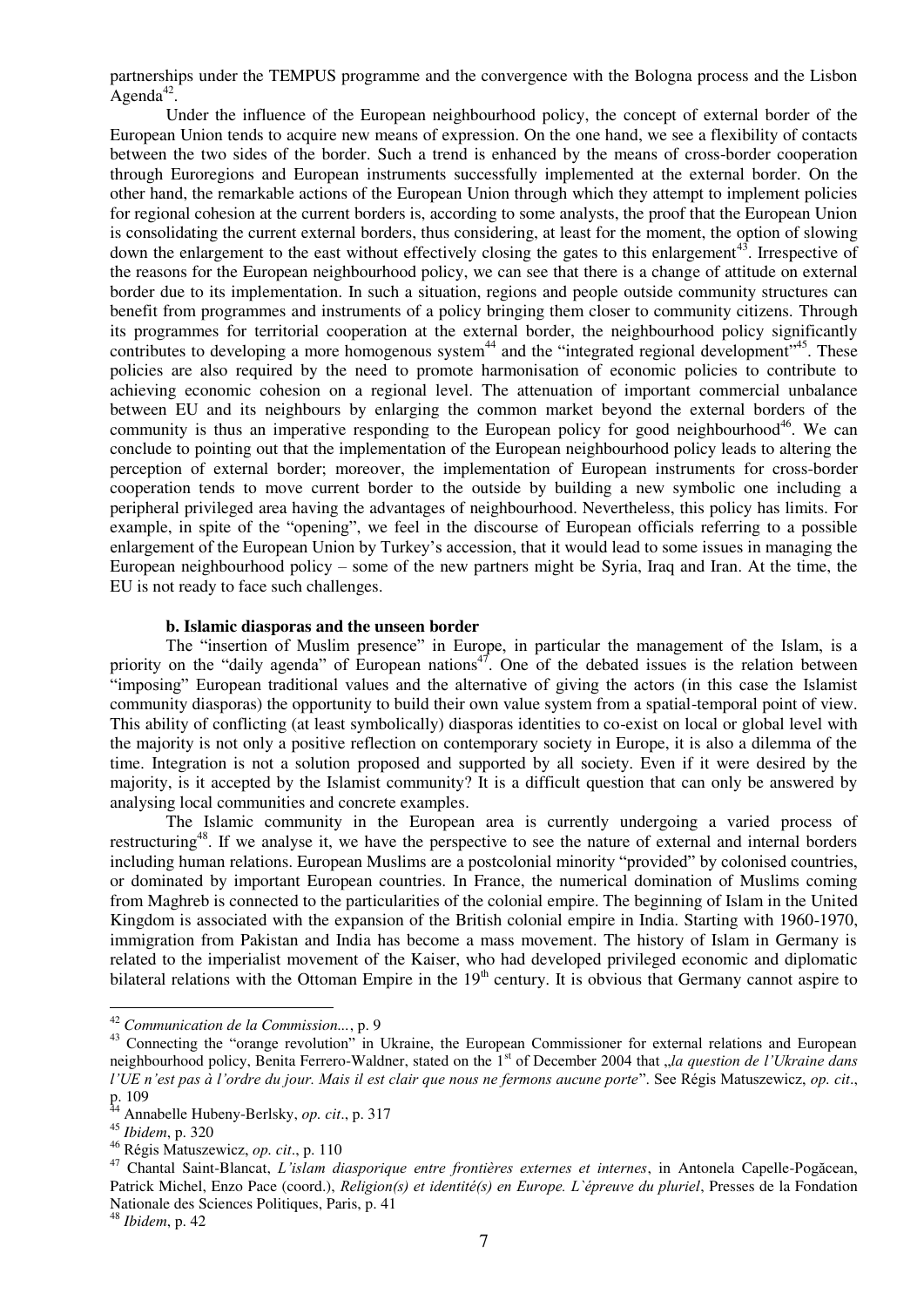the "title" of colonial empire, but the relations with the Ottoman Empire explain the effect of Turkish immigration. As far as the origins of Muslims in the Netherlands are concerned, these are much more diverse and colonial history played an important role in "recruiting" people from Surinam<sup>49</sup>. Jean-Paul Gourévitch identifies "couple" relations resulting from colonialism. The couple France – Algeria is an emblematic example; yet other couples can be mentioned, such as France – Morocco, France – Tunisia, France – Mali, France – Senegal; UK – India, UK – Pakistan, UK – Nigeria; Belgium – Democratic Republic of Congo; Portugal – Angola; Netherlands – Indonesia<sup>50</sup>. At the beginning of the 1990s, two thirds of immigrants in Europe were Muslims, and the European concern about immigration is most of all regarding Muslim immigration<sup>51</sup>.

Europeans' attitude concerning immigrants has not been steady in time. If in the 1970s the European countries were in favour of immigration and in some cases, such as the Federal Republic of Germany and Switzerland, they encouraged it to support labour force, things subsequently changed. At the end of the 1980s, due to the overwhelming number of immigrants and their "non-European" origin, the old continent became less hospitable. Yet Europe tried to provide a climate of openness and generosity. "It is fundamental to create a welcoming society and to acknowledge the fact that immigration is a two-way process supposing adaptation of both immigrants and society assimilating them. Europe is by nature a pluralist society rich in cultural and social traditions that will diversify in time."<sup>52</sup> Could this European optimism identified by Maxime Tandonnet be a utopia? The presence of Islam in Europe is a certitude, but its Europeanization is still debatable. As French academician Gilles Kepel notices, "neither the bloodshed of Muslims in northern Africa fighting in French uniforms during the two world wars, nor the toil of immigrant workers living in lamentable conditions rebuilding France (and Europe) for next to nothing after 1945 have turned their children into... European citizens as such."<sup>53</sup> If Europeans are not able to assimilate Muslim immigrants, or if a conflict of values is about to occur, it is still an open issue. Stanley Hoffman noticed that western people fear more and more "that they are invaded not by armies and tanks, but by immigrants speaking other languages, worshipping other gods; they belong to other cultures and will take their jobs and lands, they will live far from welfare system and will threaten their lifestyle<sup>554</sup>.

By alternating negotiation and conflict, communication and doubt, the Muslims build little by little an individual and collective identity "that risk being at the same time pure and hybrid, local and transnational<sup>555</sup>. The multiplication of identity vectors contributes to a fluidisation of symbolic borders and an individualisation of diaspora communities. There is a sort of division around the Islamist community as compared to the rest of the community. This chasm is sometimes expressed through an internal and external border at the same time. Such a reality is stressed by the creation of community models where identity features are transferred from ethnic or national sphere (Turks, Maghrebians, and Arabs) to the religious, Muslim, Islamic ones<sup>56</sup>. From this behavioural model, we can notice several behavioural reactions of Islamist communities between which there is a solidarity beyond ethnic or national differences. Such a reality is determined by the discriminating attitude of the majority. The several stereotypes lead not only to a generalised pattern image and to solidarity around Islamic values even of those who do not practice religion, some of them being even atheists. The phenomenon can be reversed: from an Islamic solidarity, they reach an ethnic solidarity. It is the case of Islamic community of Pakistani in Great Britain (approximately 750,000 people) regrouping ethnically (making up an ethnic border) on a religious basis<sup>57</sup>. Radicalisation of such communities' behaviours can have negative effects in managing minority – majority relationship leading to the interruption of communication channels that provide balance and intercultural dialogue. Under the circumstances, fundamentalism and extremism may take the most radical form. These become manifest

<sup>49</sup> Jocelyne Cesari, *Islam européen, islam en Europe*, in *Questions internatilonales*, no. 21, September-October 2006, Paris, 2006, p. 34

<sup>50</sup> Jean-Paul Gourévitch, *Les migration en Europe. Les réalité du présent, les défis du futur*, Paris, 2007, p.43

<sup>51</sup> Samuel P. Huntington, *Ciocnirea Civilizaţiilor si Refacerea Ordinii Mondiale*, Bucureşti, p. 293

<sup>52</sup> Maxime Tandonnet, *Géopolitique des migrations. La crise des frontières*, Edition Ellipses, Paris, 2007, p. 50

<sup>53</sup> Robert S. Leiken, *Europe´s Angry Muslims*, in *Foreign Affairs*, July-August 2005, p. 1

<sup>54</sup> Hoffman Stanley, *The Case for Leadership*, Foreign Policy, 81 (winter 1990-1991), p. 30; Apud Samuel P. Huntington, *op. cit*., p. 292

<sup>55</sup> Chantal Saint-Blancat, *op. cit*., p. 42

<sup>56</sup> *Ibidem*, p. 44

<sup>57</sup> Konrad Pędziwiatr, *Islam among the Pakistanis in Britain: The Interrelationship between Ethnicity and Religion*, in *Religion in a Changing Europe. Between Pluralism and Fundamentalism* (edited by Maria Marczewska-Rytko), Lublin, 2002, p. 159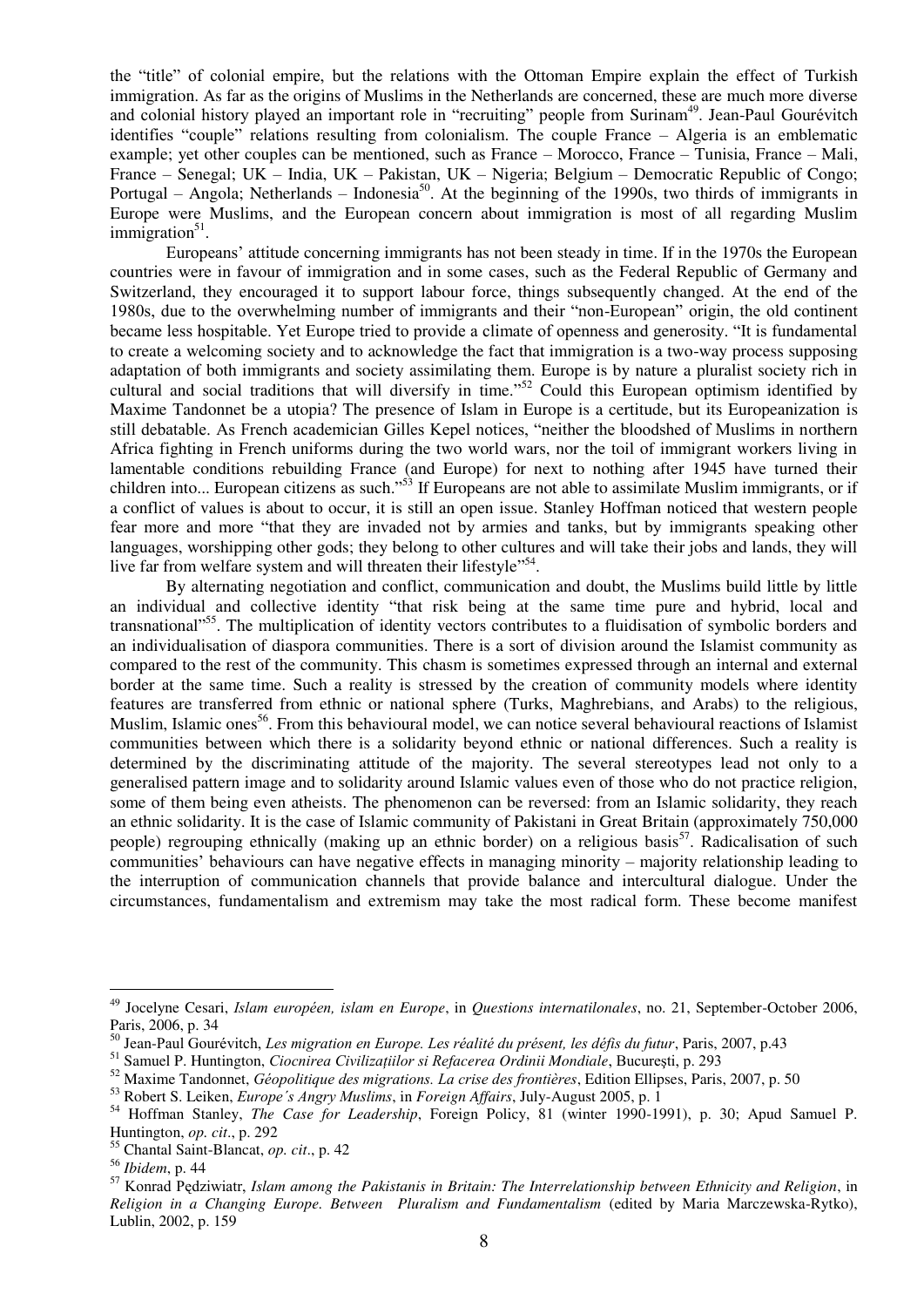particularly in minority Islamic communities (significantly increasing on a European level) facing deep issues and identitary crises<sup>58</sup>.

# **c. Europeanism vs. Nationalism – ethno-cultural border**

After 1992, standard Eurobarometer (measuring public opinion in European Union Member States twice a year) comprise questions focused on Europeanity (in relation with nationality). The answers to these questions have often related to both EU institutions success and the "answer", the ability of states' internal institutions to correctly manage in citizens' interest all issues raised by internal and international challenges. Such a Eurobarometer may provide an image on fluctuation between Europeanity and national feelings. An important conclusion of these investigations (after 1992) has shown first of all that the European feeling exists. Moreover, after important moments relating to the process of European construction (e.g. Maastricht Treaty in 1992; the circulation of euro in 2002), we can see an exaltation of Europeanism<sup>59</sup>. Finally, as opposed to expectations, the intensity of the feeling of belonging to European values is not proportional to the number of years as a European Union member: in several states that have recently acceded to the EU, we can see that there is a high level of Europeanism as compared to exclusive nationalism $^{60}$ . On the other hand, this feeling of Europeanity seems to be idealised in some situations; in the case of other European states, Euro-scepticism has proved to be more obvious being encouraged more or less by a strong national feeling. The inhabitants of newcomers during negotiations have shown a strong pro-European feeling undoubtedly originating in their wish for a superior standard of living specific to Western Europe. In Turkey instead, against the background of postponing negotiations with the EU, public opinion has turned to Euro-scepticism and extreme nationalism<sup>61</sup> showing mental, cultural and ethno-religious "barriers".

Our approach does not aim (although it could be the core of our debate) to discuss the relation European border – national (state) border. An approach of the symbols of the two categories of border could reveal interesting understatements. Does a citizen of a third country in Europe consider as a "strong" border (protecting them after all) the boundary of their country or the external border of the European Union? Freedom of circulation in community space and the Schengen Agreement have significantly contributed to outlining a perception on the European area leading to building a European feeling. Thus, the European citizens identify themselves with an area expanding over the territory of their own country. The Europeanism trend is the winner of the situation. In fact, things are not that simple. Crisis or exaltation moments may easily result in nationalist feelings diluting the "Europeanist" perception on the border. This happens together with strengthening identity-community cohesion, feeling of ethno-cultural appurtenance to a nation. Europeanism does not substitute the feeling of national appurtenance or the other way around. Ethno-cultural borders may, or may not, be superposed over the borders of a state: within majorities of European states, we can identify symbolic "borders" separating more or less human communities based on ethnic or cultural criteria.

EU policy has an impact on national minorities' position in European countries. A key element of accession agreements of most countries in Central and Eastern Europe has been based on treatment of national minorities including the management of the "border" between minority and majority. In Estonia, for instance, a programme funded by the state on the issue of "integration to Estonian society" (programme implemented in 2000-2007) together with programmes funded by the EU, United Nations and other northern states had the task to promote interethnic dialogue and learning Estonian by Russian language speakers<sup>62</sup>. In Hungary, the Government was similarly concerned with improving gipsies' treatment, which is a general issue in all states in Central and Eastern Europe. In its reports on accession negotiations with states in the area, the European Commission showed its concern regarding protection of national minority rights. In the report of 1999 on evolution in candidate countries, the Commission stated that "rooted prejudice in many candidate countries is still the result of discrimination against gipsies in social and economic life<sup>163</sup>. There will still be difficulties despite the attempts of European institutions to improve the situation. Some countries in Central and Eastern Europe seek to redefine their national position after the influence of the Soviet era. In Estonia, for instance, according to their response to the recommendations of the Commissions concerning

<sup>58</sup> Angelo Santagostino, *Haw Europe can Dialogue with Islam*, in *Religious frontiers of Europe*, *Eurolimes*, vol. 5, volume edited by Sorin Şipoş, Enrique Banús and Károly Kocsis, Oradea, 2008, p. 85

<sup>59</sup> Anna Geppert, *Quelles sont les frontières de l'Europe? L'apport de la géographie (et des sciences sociales)*, in Laurent Beurdeley, Renaud de La Brosse, Fabienne Maron (coord.), *op. cit*., p. 331

<sup>60</sup> *Ibidem*, p. 332

<sup>61</sup> Jean-Pierre Colin, *Les paradoxes du voisinage dans l'Union Européenne*, in Laurent Beurdeley, Renaud de La Brosse, Fabienne Maron (coord.), *op. cit*., p. 344

<sup>62</sup> Andrew Thompson, *Naţionalism in Europe*, in David Dunkerley, Lesley Hodgson, Stanisław Konopacki, Tony Spybey, Andrew Thompson, *National and Ethnic Identity in the European Context*, Łódź, 2001, p. 68 <sup>63</sup> *Ibidem*, p. 69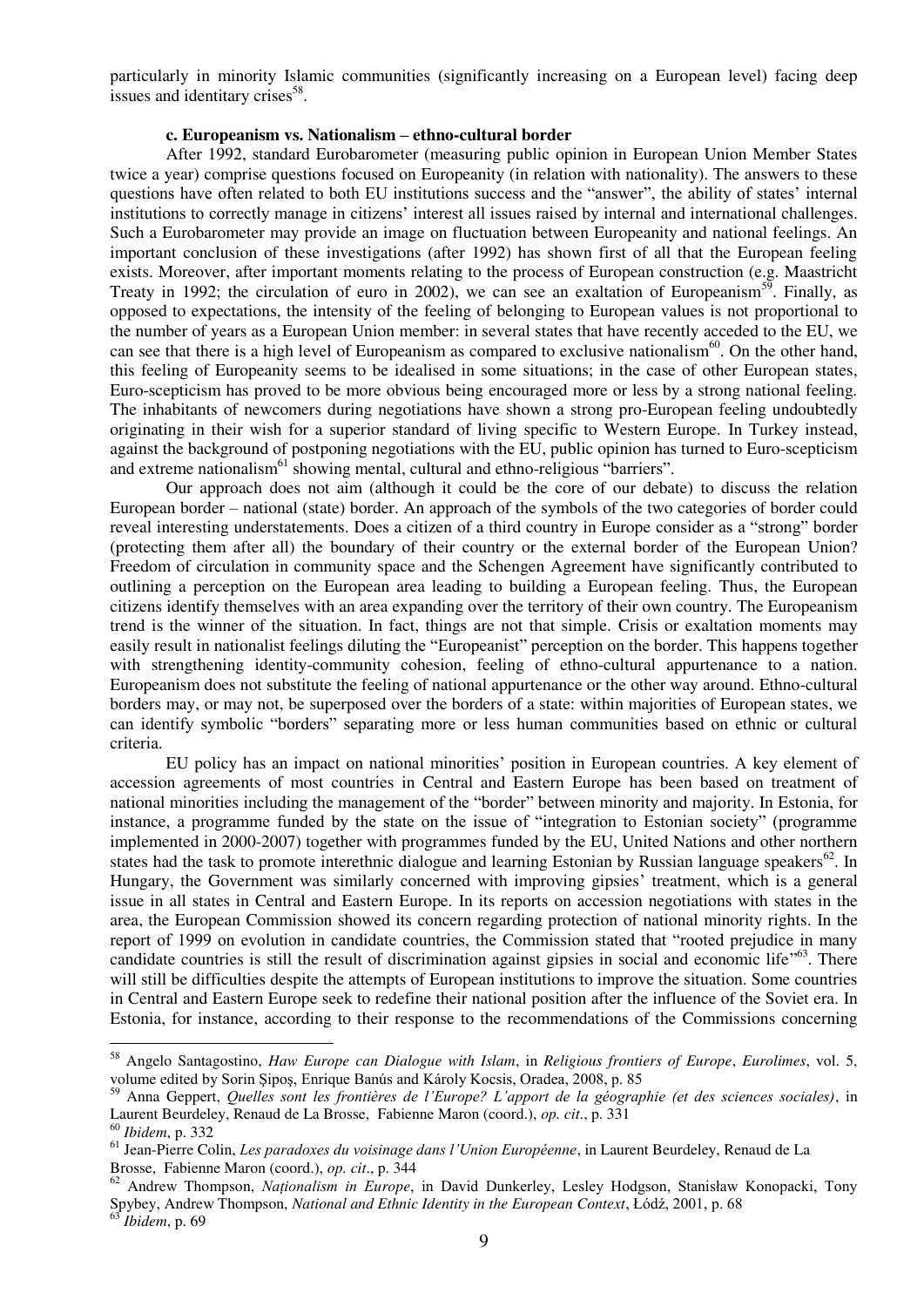minority protection, the Government speaks about "preserving the Estonian nation and culture" and the "development of people loyal to the Republic of Estonia"<sup>64</sup>. The case of Ukraine, although not a member of the European Union, is even more eloquent due to the fact that it has a privileged with the European Union at its external border. This is where we see what Samuel Huntington called "erroneous civilisation line" – a line dividing two cultures with distinct perception on the world<sup>65</sup>.

So, these are the difficulties of integration. Between ethnic and cultural groups, there are often communication barriers that often lead to cleavages thus entailing discrimination reactions and conflict situations. On the other hand, these cleavages are but expressions of other elitist political trends that are difficult to see in daily reality. From this point of view, ethnic borders are spaces of mutual understanding and insertion; from another point of view, they are divergence and exclusion spaces $^{66}$ .

#### **d. Social chasm and human borders**

Social borders become manifest by crossing the area of poverty and misery caused by social distortion. The issue of marginalisation is an issue frequently approached in contemporary debate. Whether we discuss about a space for democratic freedoms, or we deal with dictatorship, social chasm exists. Together with them, inter-community and human barriers are outlined<sup>67</sup>. Obvious expressions of such a reality can be found in the expression and behaviour of "peripheries". Peripheries of western cities are places of immigrants' and their children "frustrations". Youth in immigrant families that are not socially and culturally integrated and have different origin associate in groups whose cohesion is provided by discontent and social cleavage as compared to the majority that "exploits" them. Several examples in the past years of violent actions in the peripheries of French cities are revealing in point: several young people, although born in France (having but French citizenship) are not accepted socially.

Social marginalisation is associated with political claims and the requests entail radical and extreme behaviours. In this context, risk areas and difficult and ill-famed neighbourhoods are redefined. The phenomenon is obvious when debating on exclusivist neighbourhoods of the rich (with barriers actually separating them from the public), or on mental delimitation associated with obvious social differences between rural and urban areas. Facing social discontent often violent in expression, the rich have almost always taken refuge behind some "fortresses" protecting them. These *high society* areas with political influence and financial means are often restricted and protected by armed guardians in face of poverty and/or misery<sup>68</sup>. These delimitations are genuine border areas. On the one hand, they are protected by security; on the other hand, by insecurity. The poor have no access to the exclusivist protected areas, while the rich do not venture in unsafe peripheries.

## **e. Terrorist threat and the border of institutional security**

The 9/11 events marked not only the terrorist attack at World Trade Center; they were also a new approach on institutional security. Ever since, a whole anti-terrorist campaign led by the United States of America has been triggered<sup>69</sup>. The numerous subsequent attacks have shown the inefficiency of security systems, as well as the form of new challenges. The measures taken by Governments have led to the establishment of security strips in cities as well as to a strict control of citizens.

Several institutions of the European Union have implemented high-tech anti-terrorist systems and barricaded themselves in genuine fortresses that are no longer accessible to regular people. External borders control, particularly in airports, has often led to invading people's privacy. Several material and human sources were meant to defend and provide citizens' security. Military expertise has been transferred to civil field<sup>70</sup>. Illegal immigration, criminality and terrorist risks have been widely broadcast in western society media. Despite severe restrictions imposed to people, institutional security policy has acquired considerable proportions.

In the context of the failed attacks in London and Glasgow in 2007, after the reassessment of terrorist threats for crowded public places and key infrastructure, the British Government took some antiterrorist measures in November 2007 to protect airports, stations and other public places against possible terrorist attacks. A special unit was established; it was made up of policemen and secret services experts in

<sup>64</sup> *Ibidem* 

<sup>65</sup> *Ibidem* 

<sup>66</sup> Marius I. Tătar, *Ethnic Frontiers, Nationalism and Voting Behaviour. Case Study: Bihor County, Romania*, in *Europe between Millennums. Political Geography Studies*, edited by Alexandru Ilieş and Jan Wendt, Oradea, 2003, p. 159 <sup>67</sup> Gabriel Wackermann, *op. cit*., p. 39

<sup>68</sup> *Ibidem*, p. 44

<sup>69</sup> Jean-Pierre Filiu, *Les frontières du jihad*, Paris, 2005, p. 140

<sup>70</sup> Michel Foucher, *L'obsession des frontières*, Paris, 2007, p. 114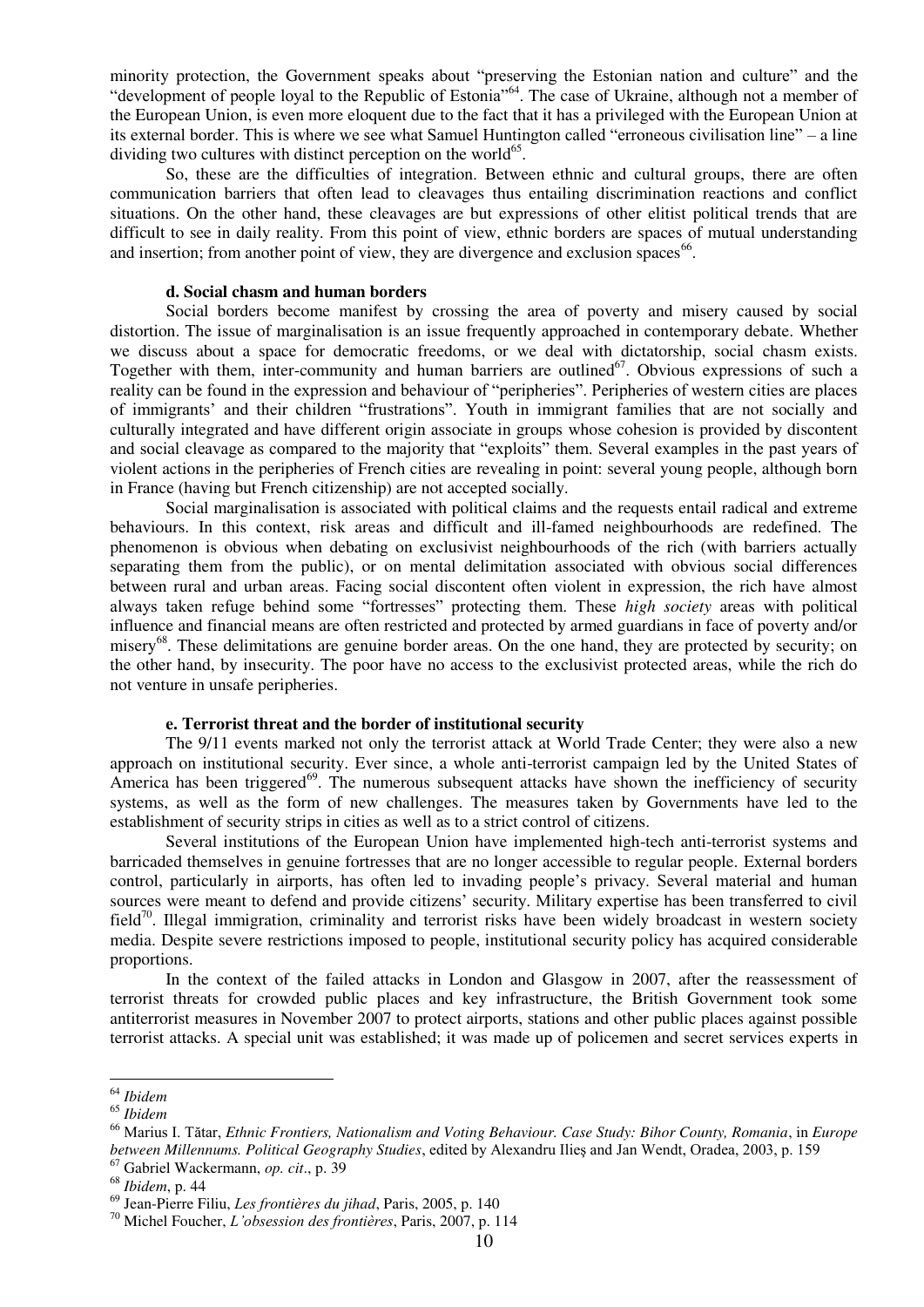charge with young Islamists surveillance. Security barriers, defence zones for cars, explosion proof buildings, luggage check in railway stations and airports are but a few examples of security measures taken by the Government in London. Prime Minister Gordon Brown explained at the time that the "antiterrorist policy will be strengthened in stations, airport terminals and harbours, as well as in other 100 places with sensitive infrastructure"<sup>71</sup>. "A series of new recommendations to install additional protection equipments and to increase the ability to identify suspect behaviours will be sent to people in charge with security of crowded places, amongst which cinemas, theatres, restaurants, gyms, hotels, department stores, hospitals, schools and religious establishments" stated the leader of the Government in London<sup>72</sup>.

All these and other measures intended to be implemented for citizens' and institutions' safety have led to limitations of individual freedom, including the freedom of circulation.

## **3. Conclusions**

The wide range of epistemological concepts on the European Union external border can continue by analysing other typed of approaches. Beyond the great conceptual diversity, there is a clear-cut difference between the official border with different degrees of openness for non-community citizens and borders actually separating people despite the fact that they are not physical. Even if it has a political, economic, social, cultural, mental, religious, or ethnical support, the border is a space separating people and territories. From another perspective, "the border is identified to a contact area where social, economic, and cultural particularities of two countries intertwine"<sup>73</sup>.

The main conclusion of an investigation on concepts of external border is that the European Union has an external border that can be both stiff and flexible depending on the realities and challenges of the moment, on tensions or social and economic, political and legal openness, as well as on the complex internal reality of the European Union Member States.

#### **Bibliography**

 $\overline{a}$ 

Anderson, Matthew, *L'Europe au XVIII<sup>e</sup> siècle 1713-1783*, Paris, 1968

- Annabelle Hubeny-Berlsky, *Le financement d ela PEV- la réponse proposée (1)*, in Laurent Beurdeley, Renaud de La Brosse, Fabienne Maron (coord.), *L`Union Européenne et ses espaces de proximité. Entre stratégie inclusive et parteneriats removes: quell avenir pour le nouveau voisinage de l`Union?*, Bruylant, Bruxelles, 2007, pp 311-323
- Banus, Erique, *Images of openness – Images of closeness*, in *Eurolimes*, vol. 4, *Europe from Exclusive Borders to Inclusive Frontiers*, ed. Gerard Delanty, Dana Pantea, Karoly Teperics, Institutul de Studii Euroregionale, Oradea, 2007, pp 134-141
- Baud, P.; Bourgeat, S., *Dictionnaire de géographie*, Hatier, Paris, 1995
- Bideleux, Robert *The Limits of Europe*, in *Eurolimes*, vol. I, *Europe and Its Borders: Historical Perspective*, ed. Ioan Horga, Sorin Sipos, Institute for Euroregional Studies, Oradea, 2006, pp 59-76
- Bogdan, Luminiţa, *Marea Britanie, transformată într-o fortăreaţă*, in *Adevărul*, 16.11.2007, <http://www.adevarul.ro/articole/2007/marea-britanie-transformata-intr-o-fortareata.html>(accessed March 29, 2009).
- Cesari, Jocelyne, *Islam européen, islam en Europe*, in *Questions internatilonales*, no. 21, September-October 2006, Paris, 2006, pp 34-36
- Ciocan, Vasile, *Bună vecinătate şi regimuri frontaliere din perspectivă europeană*, Editura Cogito, Oradea, 2002

<sup>71</sup> Luminiţa Bogdan, *Marea Britanie, transformată într-o fortăreaţă*, in *Adevărul*, 16.11.2007, <http://www.adevarul.ro/articole/2007/marea-britanie-transformata-intr-o-fortareata.html>(accessed March 29, 2009). <sup>72</sup> *Ibidem* 

<sup>73</sup> Alexandru Ilieş, *România între milenii. Frontiere, areale frontaliere şi cooperare transfrontalieră*, Oradea, 2003, p. 29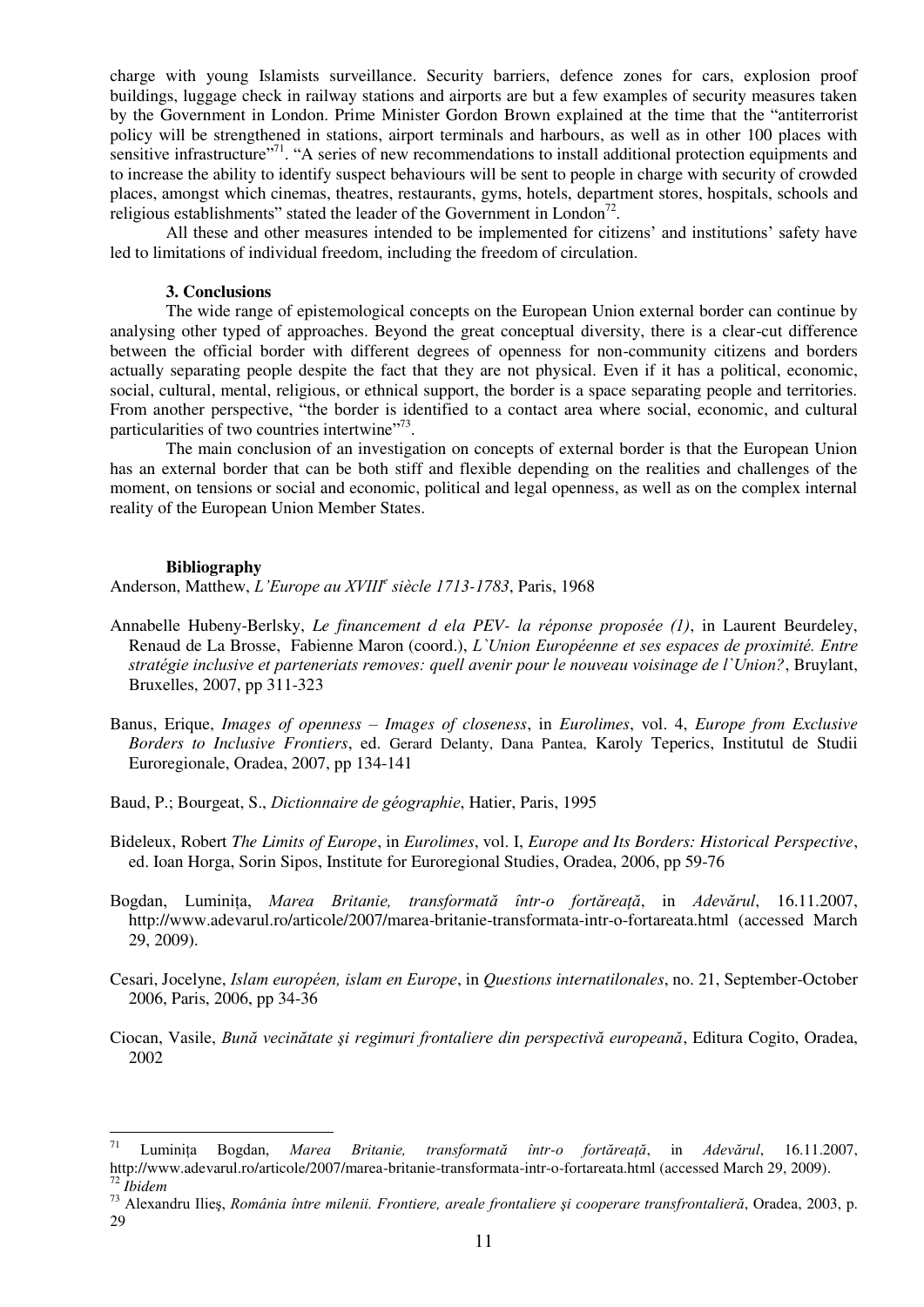- Colin, Jean-Pierre, *Les paradoxes du voisinage dans l'Union Européenne*, in Laurent Beurdeley, Renaud de La Brosse, Fabienne Maron (coord.), *L`Union Européenne et ses espaces de proximité. Entre stratégie inclusive et parteneriats removes: quell avenir pour le nouveau voisinage de l`Union?*, Bruylant, Bruxelles, 2007, pp 341-345
- DeBardeleben, Joan, *Introduction*, in Joan DeBardeleben (ed.), *Soft or Hard Borders? Managing the Divide in an Enlarged Europe*, Ashgate, Hampshire, 2005, pp 1-21
- Delanty, Gerard, *Border in Charging Europe: Dynamics of Openness and Closure*, in *Eurolimes*, vol. I, *Europe and Its Borders: Historical Perspective*, ed. Ioan Horga, Sorin Sipos, Institutul de Studii Euroregionale, Oradea, 2006, pp 46-58
- Dony, Marianne, *Après la réforme de Lisabonne. Les nouveaux européens*, Bruxelles, 2008

Filiu, Jean-Pierre, *Les frontières du jihad*, Paris, 2005

Foucher, Michel, *L'obsession des frontières*, Paris, 2007

Geppert, Anna, *Quelles sont les frontières de l'Europe? L'apport de la géographie (et des sciences sociales)*, in Laurent Beurdeley, Renaud de La Brosse, Fabienne Maron (coord.), *L`Union Européenne et ses espaces de proximité. Entre stratégie inclusive et parteneriats removes: quell avenir pour le nouveau voisinage de l`Union?*, Bruylant, Bruxelles, 2007, pp 325-340

Geremek, Bronislaw; Picht, Robert, *Visions d'Europe*, Odile Jacob, Paris, 2007

Gourévitch, Jean-Paul, *Les migration en Europe. Les réalité du présent, les défis du futur*, Paris, 2007

- Haurguindéguy, Jean-Baptiste, *La frontière en Europe: un territoire? Coopération transfrontalière francoespagnole*, L`Harmattan, Paris, 2007
- Horga, Ioan, *Why Eurolimes*, in *Eurolimes*, vol. I, *Europe and Its Borders: Historical Perspective*, ed. Ioan Horga, Sorin Sipos, Institutul de Studii Euroregionale, Oradea, 2006, pp 5-13
- Horga, Ioan; Pantea, Dana, *Europe from Exclusive Borders to Inclusive Frontiers*, in *Eurolimes*, vol. 4, *Europe from Exclusive Borders to Inclusive Frontiers*, ed. Gerard Delanty, Dana Pantea, Karoly Teperics, Institutul de Studii Euroregionale, Oradea, 2007, pp 5-10
- Huntington, P. Samuel, *Ciocnirea Civilizaţiilor si Refacerea Ordinii Mondiale*, Bucureşti
- Ilieş, Alexandru, *România între milenii. Frontiere, areale frontaliere şi cooperare transfrontalieră*, Oradea, 2003
- Kundera, Jaroslaw, *L'Europe elargie sans frontiere monetaire*, in *Eurolimes*, vol. 4, *Europe from Exclusive Borders to Inclusive Frontiers*, ed. Gerard Delanty, Dana Pantea, Karoly Teperics, Institutul de Studii Euroregionale, Oradea, 2007, pp 69-77
- Maier, Charles S., *Does Europe Need a Frontier? From Territorial to Redistributive Community*, in Jan Zilonka (ed.), *Europe Unbound: Enlarging and Reshaping the Gouvernance and European Union*, Routledge, Londra, New York, 2002, pp 17-37
- Maron, Fabienne, *Les nouvelles frontières de l`Europe: repenser les concepts*, in *Eurolimes*, vol. 4, *Europe from Exclusive Borders to Inclusive Frontiers*, ed. Gerard Delanty, Dana Pantea, Karoly Teperics, Institutul de Studii Euroregionale, Oradea, 2007, pp 112-123
- Matuszewicz, Régis, *Vers la fin de l`Élargissement?*, in Laurent Beurdeley, Renaud de La Brosse, Fabienne Maron (coord.), *L`Union Européenne et ses espaces de proximité. Entre stratégie inclusive et parteneriats removes: quell avenir pour le nouveau voisinage de l`Union?*, Bruylant, Bruxelles, 2007, pp 103-117